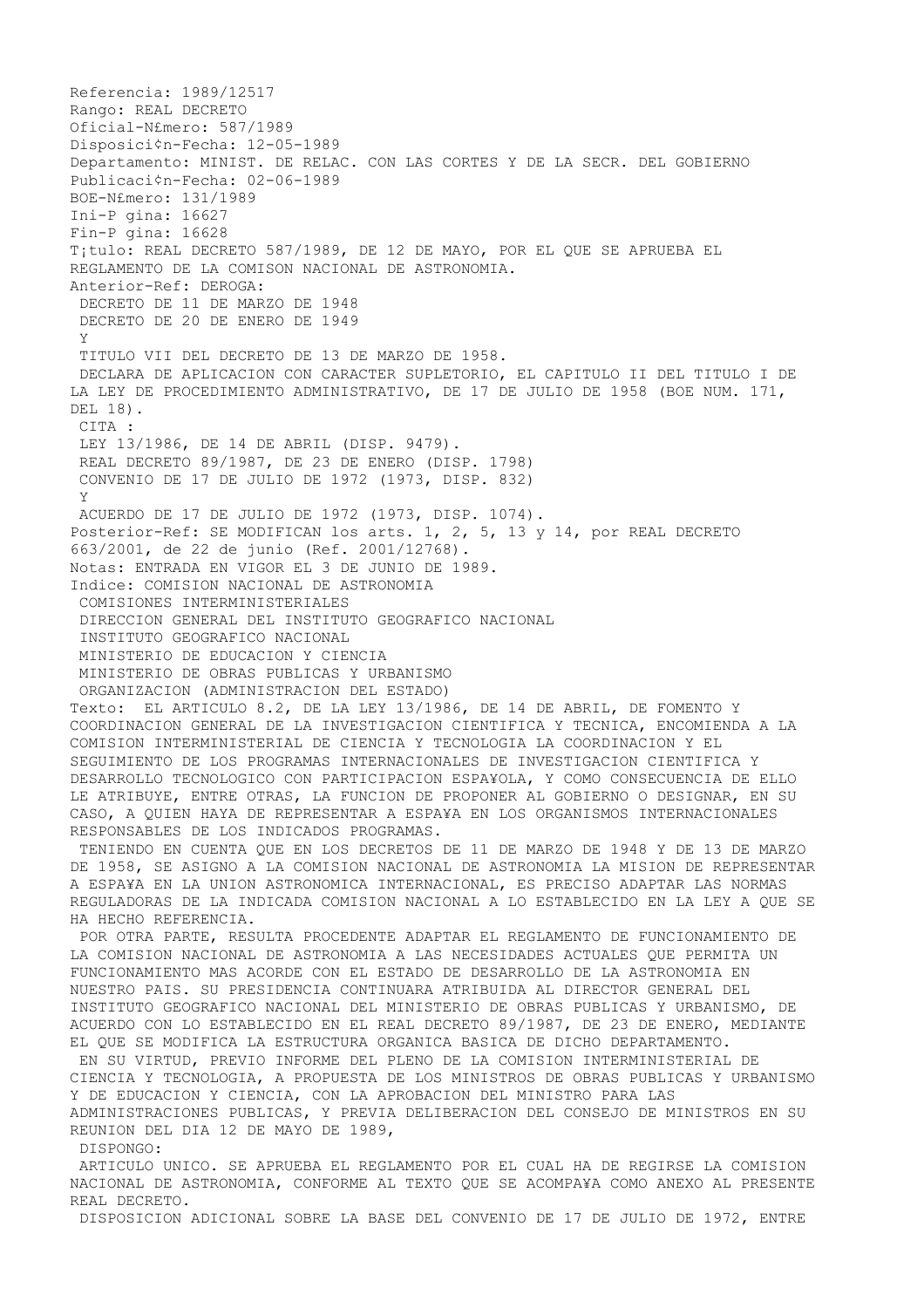EL GOBIERNO DEL ESTADO ESPA¥OL Y EL GOBIERNO DE LA REPUBLICA FEDERAL DE ALEMANIA, RELATIVO AL ESTABLECIMIENTO Y FUNCIONAMIENTO DEL CENTRO ASTRONOMICO HISPANO ALEMAN (<BOLETIN OFICIAL DEL ESTADO> DE 19 DE JUNIO DE 1973), Y EL ACUERDO PARA DETERMINAR LA ESTRUCTURA DEL MISMO SUSCRITO IGUALMENTE EL 17 DE JULIO DE 1972, ENTRE LA COMISION NACIONAL DE ASTRONOMIA Y LA SOCIEDAD MAX PLANCK PARA EL FOMENTO DE LAS CIENCIAS (<BOLETIN OFICIAL DEL ESTADO> DE 1 DE AGOSTO DE 1973), SE FACULTA A LA COMISION NACIONAL DE ASTRONOMIA PARA QUE INTERVENGA EN EL FUNCIONAMIENTO DE DICHO CENTRO POR CONDUCTO DE UNO DE LOS INSTITUTOS QUE ESTAN REPRESENTADOS EN LA EXPRESADA COMISION. LA COMISION NACIONAL DE ASTRONOMIA DESIGNARA LA REPRESENTACION QUE DICHA COMISION TENGA EN LOS ORGANOS COLEGIADOS DE LOS DISTINTOS CENTROS Y ORGANISMOS. DISPOSICION FINAL QUEDAN DEROGADOS EL DECRETO DE 11 DE MARZO DE 1948 POR EL QUE SE APRUEBA EL REGLAMENTO DE LA COMISION NACIONAL DE ASTRONOMIA, EL DECRETO DE 20 DE ENERO DE 1949 QUE MODIFICA EL ARTICULO 2. DE DICHO REGLAMENTO Y EL TITULO VII REFERENTE A LA CITADA COMISION DEL DECRETO DE 13 DE MARZO DE 1958 Y CUANTAS DISPOSICIONES DE IGUAL O INFERIOR RANGO SE OPONGAN A LO ESTABLECIDO EN EL PRESENTE REAL DECRETO QUE ENTRARA EN VIGOR EL DIA SIGUIENTE AL DE SU PUBLICACION EN EL <BOLETIN OFICIAL DEL ESTADO>. DADO EN MADRID A 12 DE MAYO DE 1989. JUAN CARLOS R. EL MINISTRO DE RELACIONES CON LAS CORTES Y DE LA SECRETARIA DEL GOBIERNO, VIRGILIO ZAPATERO GOMEZ REGLAMENTO DE LA COMISION NACIONAL DE ASTRONOMIA CAPITULO PRIMERO DE SU OBJETO Y COMPOSICION ARTICULO 1. 1. LA COMISION NACIONAL DE ASTRONOMIA ES UN ORGANO COLEGIADO DE LA ADMINISTRACION DEL ESTADO DEPENDIENTE DE LOS MINISTERIOS DE OBRAS PUBLICAS Y URBANISMO Y DE EDUCACION Y CIENCIA, CON EL FIN DE IMPULSAR Y COORDINAR LOS PROGRAMAS ASTRONOMICOS NACIONALES Y DE REPRESENTAR A ESPA¥A EN LA UNION ASTRONOMICA INTERNACIONAL DESARROLLANDO SU MISION DE ACUERDO CON LAS DIRECTRICES QUE DETERMINE LA COMISION INTERMINISTERIAL DE CIENCIA Y TECNOLOGIA. 2. SE ATRIBUYEN A LA COMISION NACIONAL DE ASTRONOMIA LAS SIGUIENTES FUNCIONES: PROPONER A LA COMISION INTERMINISTERIAL DE CIENCIA Y TECNOLOGIA LAS MEDIDAS NECESARIAS PARA LA ADECUADA COORDINACION ENTRE LAS DIVERSAS RAMAS DE LA ASTRONOMIA, REALIZANDO EL SEGUIMIENTO DE LOS PROGRAMAS Y ESTUDIOS QUE SE PLANIFIQUEN. ASESORAR A LA CICYT EN RELACION CON LOS ACUERDOS INTERNACIONALES EN MATERIAS ASTRONOMICAS, PROPONIENDO LAS MEDIDAS PRECISAS PARA SU CUMPLIMIENTO. APORTAR LA COLABORACION ESPA¥OLA A LAS TAREAS DE LA UNION ASTRONOMICA INTERNACIONAL, PROPONIENDO A LA CICYT, EL NOMBRAMIENTO DE LAS DELEGACIONES QUE HAN DE REPRESENTAR A ESPA¥A EN LAS ASAMBLEAS DE LA UNION Y LAS CONTRIBUCIONES QUE CORRESPONDAN A LA MISMA. EN GENERAL, EJERCER CUANTAS ACTIVIDADES SE RELACIONEN CON EL FOMENTO, ORIENTACION Y DIVULGACION CIENTIFICA DE LA ASTRONOMIA EN ESPA¥A. ART. 2. LA COMISION NACIONAL DE ASTRONOMIA ESTARA PRESIDIDA POR EL DIRECTOR GENERAL DEL INSTITUTO GEOGRAFICO NACIONAL Y TENDRA LA SIGUIENTE COMPOSICION: 1. VICEPRESIDENTE, EL SUBDIRECTOR GENERAL DE PROMOCION DE LA INVESTIGACION DEL MINISTERIO DE EDUCACION Y CIENCIA. 2. VOCALES: A) EL DIRECTOR DEL INSTITUTO NACIONAL DE TECNICA AEROESPACIAL <ESTEBAN TERRADAS>. B) EL DIRECTOR DEL REAL INSTITUTO Y OBSERVATORIO DE LA ARMADA. C) EL DIRECTOR DEL INSTITUTO DE ASTROFISICA DE CANARIAS. D) EL DIRECTOR DEL INSTITUTO DE ASTROFISICA DE ANDALUCIA. E) EL DELEGADO ESPA¥OL EN LA AGENCIA ESPACIAL EUROPEA. F) EL SUBDIRECTOR GENERAL DE ASTRONOMIA DEL INSTITUTO GEOGRAFICO NACIONAL. G) UN CIENTIFICO DE RECONOCIDO PRESTIGIO INTERNACIONAL POR CADA UNA DE LAS AREAS QUE A CONTINUACION SE INDICAN: GALAXIAS, FISICA ESTELAR, MEDIO INTERESTELAR, SOL Y SISTEMA SOLAR, ASTRONOMIA DE POSICION, INSTRUMENTOS Y

ESPACIO.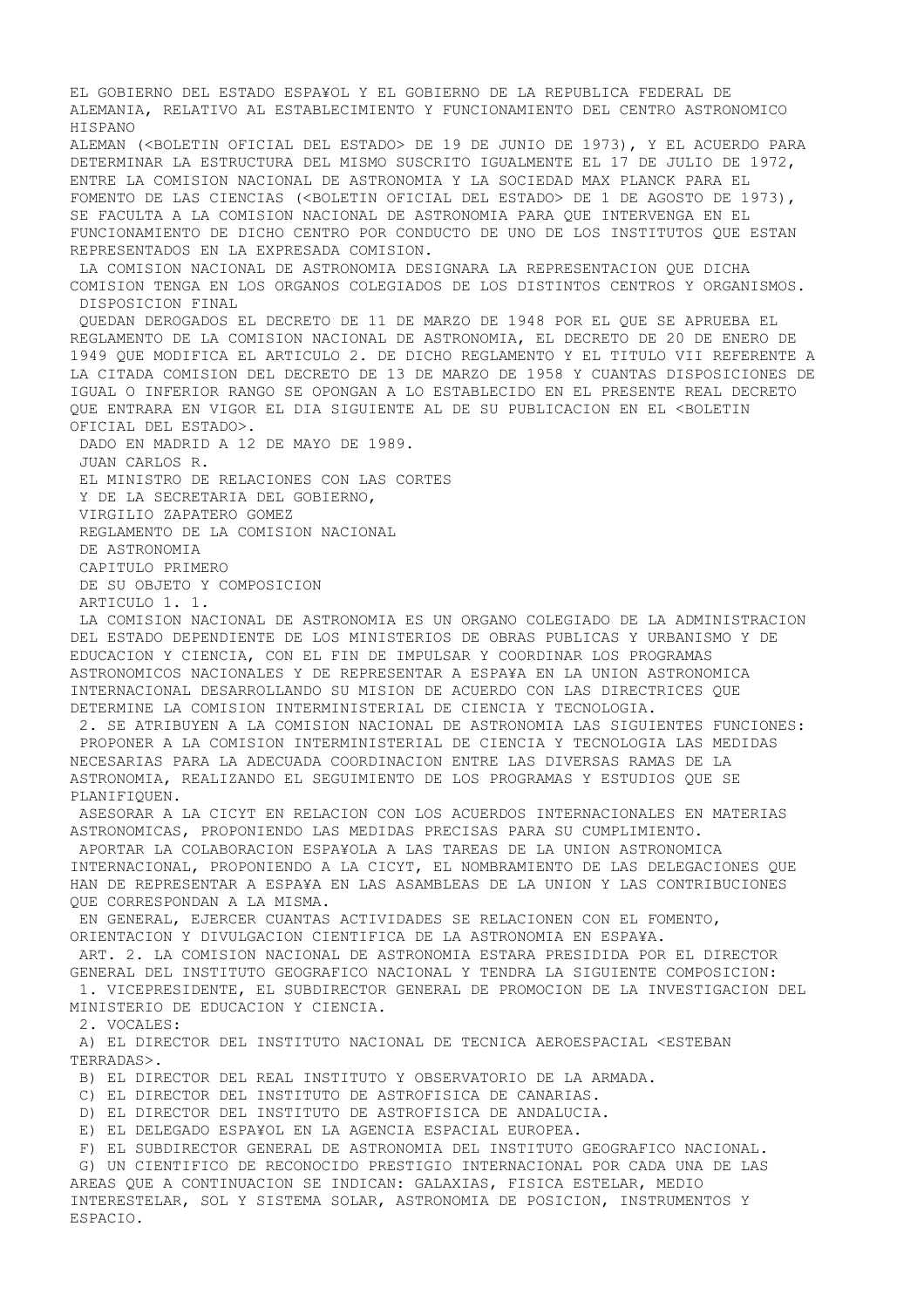3. ACTUARA COMO SECRETARIO DE LA COMISION UN ASTRONOMO PROPUESTO POR EL DIRECTOR GENERAL DEL INSTITUTO GEOGRAFICO NACIONAL. 4. EL PRESIDENTE DE LA COMISION INTERMINISTERIAL DE CIENCIA Y TECNOLOGIA DESIGNARA A LOS MIEMBROS NATOS DE LA COMISION Y NOMBRARA AL SECRETARIO Y A LOS VOCALES DEL APARTADO G), PREVIA VALORACION POR LA AGENCIA NACIONAL DE EVALUACION Y PROSPECTIVA DE LAS PROPUESTAS QUE FORMULEN AL RESPECTO LAS SEIS INSTITUCIONES QUE ESTAN REPRESENTADAS EN LA COMISION NACIONAL DE ASTRONOMIA, Y LA SUBDIRECCION GENERAL DE PROMOCION DE LA INVESTIGACION DEL MINISTERIO DE EDUCACION Y CIENCIA, DEBIENDO SER AL MENOS DOS DE ESTOS VOCALES PROFESORES UNIVERSITARIOS. 5. LOS VOCALES QUE NO LO SEAN POR SU CARGO TENDRAN UN MANDATO DE CUATRO A¥OS. ART. 3. LA COMISION NACIONAL DE ASTRONOMIA PODRA CONVOCAR A SUS REUNIONES, A TITULO CONSULTIVO, CUANTAS PERSONAS ESTIME CONVENIENTE. CAPITULO II DE LOS GRUPOS DE TRABAJO ART. 4. 1. PARA UN MEJOR FUNCIONAMIENTO DE LA COMISION, SE PODRAN CONSTITUIR GRUPOS DE TRABAJO QUE SE ENCARGUEN TEMPORALMENTE DE REALIZAR ESTUDIOS O PUBLICACIONES SOBRE ASUNTOS DE ESPECIAL AMPLITUD E INTERES. 2. LOS MIEMBROS DE CADA GRUPO DE TRABAJO SE ELEGIRAN ENTRE LOS DE LA COMISION, PUDIENDO SOLICITAR LA INCLUSION DE OTROS COMPONENTES SIEMPRE QUE SEA APROBADA POR LA COMISION. CAPITULO III DE LA COMISION PERMANENTE ART. 5. EXISTIRA UNA COMISION PERMANENTE DE LA COMISION NACIONAL DE ASTRONOMIA QUE ESTARA INTEGRADA POR EL PRESIDENTE, EL VICEPRESIDENTE Y EL SECRETARIO. TENDRA COMO MISION LA DE RESOLVER LAS CUESTIONES DE CARACTER ADMINISTRATIVO QUE EXIJAN UNA DECISION INMEDIATA, Y DISPONDRA DE UNA OFICINA DE APOYO QUE PROPORCIONARA EL INSTITUTO GEOGRAFICO NACIONAL. CAPITULO IV DEL PRESIDENTE ART. 6. EL PRESIDENTE TIENE LAS SIGUIENTES ATRIBUCIONES: 1. DISPONER LA CELEBRACION DE LAS SESIONES, ORDINARIAS Y EXTRAORDINARIAS, FIJANDO AL EFECTO LA FECHA Y EL LUGAR EN QUE HAYAN DE REALIZARSE. 2. ESTABLECER EL ORDEN DEL DIA DE CADA SESION. 3. PRESIDIR LAS SESIONES, DIRIGIR LA DISCUSION Y CERRAR LOS DEBATES. 4. CUIDAR DE LA EJECUCION DE LOS ACUERDOS DE LA COMISION. 5. DESIGNAR LOS GRUPOS DE TRABAJO QUE HAYAN DE PRESENTAR, COMO PONENTES, LOS PROYECTOS DE DICTAMEN, CON ARREGLO A LA INDOLE DE LA MATERIA DE QUE SE TRATE. 6. AUTORIZAR CON EL SECRETARIO DE LA COMISION LOS CERTIFICADOS RELATIVOS A ACUERDOS Y FIRMAR LAS COMUNICACIONES CORRESPONDIENTES. 7. VELAR POR EL EXACTO CUMPLIMIENTO DE ESTE REGLAMENTO. 8. COMUNICAR A LA COMISION LOS ACUERDOS Y DISPOSICIONES QUE LE AFECTEN. 9. INFORMAR PERIODICAMENTE AL SECRETARIO DE LA COMISION INTERMINISTERIAL DE CIENCIA Y TECNOLOGIA SOBRE EL CUMPLIMIENTO DE LAS FUNCIONES ENCOMENDADAS A LA COMISION. CAPITULO V DEL VICEPRESIDENTE ART. 7. EL VICEPRESIDENTE SUSTITUIRA AL PRESIDENTE EN SUS FUNCIONES EN CASO DE AUSENCIA, VACANTE O ENFERMEDAD. CAPITULO VI DE LOS VOCALES ART. 8. 1. LOS VOCALES ASISTIRAN A LAS SESIONES Y A LAS REUNIONES DE LOS GRUPOS DE TRABAJO A QUE PERTENEZCAN Y COLABORARAN EN LOS PROYECTOS DE DICTAMEN QUE SE LES ENCOMIENDEN. 2. EMITIRAN SUS VOTOS, QUE PODRAN RAZONAR SUCINTAMENTE Y POR ESCRITO CUANDO SEAN CONTRARIOS A LOS ACUERDOS ADOPTADOS POR LA COMISION Y DE LOS CUALES SE HARAN MENCION EN EL ACTA DE LA SESION. 3. PODRAN PRESENTAR MOCIONES O PROPOSIONES QUE SE INCLUIRAN EN EL ORDEN DEL DIA DE LA PRIMERA SESION ORDINARIA QUE HAYA DE CELEBRARSE, EXCEPTO EN EL CASO DE QUE, A JUICIO DEL PRESIDENTE, LA IMPORTANCIA DEL ASUNTO REQUIERA LA CELEBRACION DE. UNA SESION EXTRAORDINARIA QUE, EN TODO CASO, SE CELEBRARA CUANDO LAS PROPOSICIONES ESTEN AVALADAS POR LA MAYORIA DE LOS VOCALES QUE COMPONEN LA COMISION.